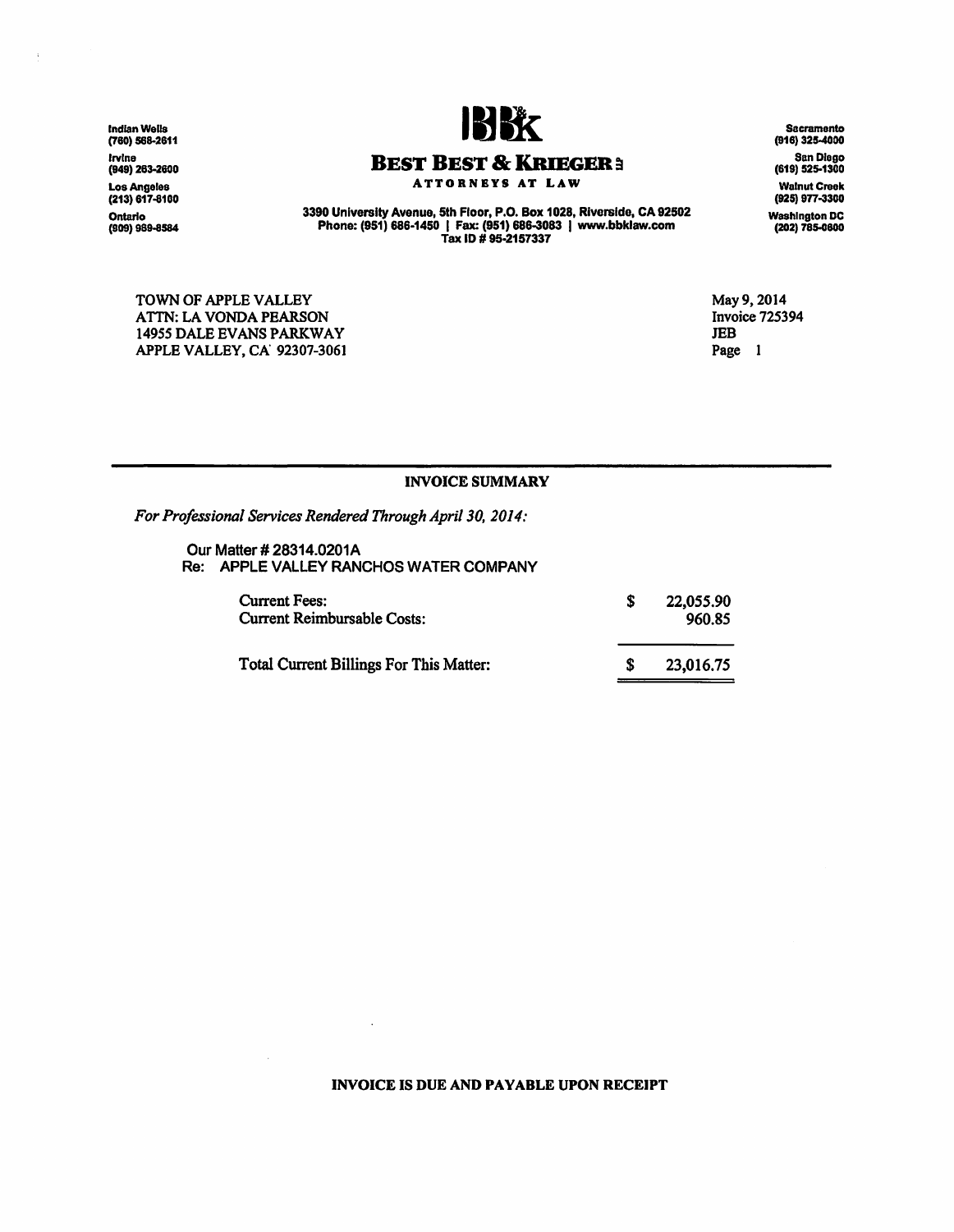Indian Wells (760) 568-2611 Irvine (949) 263-2600 Los Angeles (213) 617-8100 Ontario<br>(909) 989-8584



**BEST BEST & KRIEGER:** 

ATTORN EYS AT LAW

3390 University Avenue, 5th Floor, P.O. Box 1028, Riverside , CA 92502 Phone : (951) 686-1450 I Fax: (951) 686-3083 I www.bbklaw .com Tax ID# 95·2157337

Sacramento (916) 325-4000 San Diego (619) 525-1300 Walnut Creek (925) 977-3300 Washington DC (202) 785-0600

|             | Our Matter # 28314.0201A<br>Re: APPLE VALLEY RANCHOS WATER COMPANY                                                                                                                                                                          | May 9, 2014<br>Invoice 725394<br>Page 2 |
|-------------|---------------------------------------------------------------------------------------------------------------------------------------------------------------------------------------------------------------------------------------------|-----------------------------------------|
| <b>DATE</b> | <b>DESCRIPTION</b>                                                                                                                                                                                                                          | <b>HOURS</b>                            |
| 04/01/14    | PREPARE FOR AND PARTICIPATE IN<br>; EMAILS RELATED TO<br>SAME; EXCHANGE EMAILS RE<br>S,<br>MEETING W/<br>PARTNER: JASON M. ACKERMAN                                                                                                         | 8.90                                    |
| 04/01/14    | <b>REVIEW</b><br>; DRAFT EMAIL TO ATTY KUNZ RE SAME<br><b>ASSOCIATE 2: THOMAS RICE</b>                                                                                                                                                      | 0.30                                    |
| 04/02/14    | PREPARATION FOR<br>;CONTINUE PREPARING<br>N<br>PARTNER: JOHN E. BROWN                                                                                                                                                                       | 2.80                                    |
| 04/02/14    | PREPARATION FOR<br>; REVIEW OF<br><b>COMMENTS TO</b><br><b>SAME</b><br>PARTNER: PIERO C. DALLARDA                                                                                                                                           | 1.60                                    |
| 04/02/14    | PREPARE FOR AND PARTICIPATE IN<br>Е<br>; VARIOUS T/CONFS RELATE TO SAME<br>PARTNER: JASON M. ACKERMAN                                                                                                                                       | 2.20                                    |
| 04/02/14    | T/CONF W/BBK TEAM RE<br>T; FOLLOW-UP<br><b>EMAILS RE SAME</b><br>PARTNER: ALISHA WINTERSWYK                                                                                                                                                 | 0.90                                    |
| 04/02/14    | <b>CONTINUE</b><br>T; PREPARE FOR AND PARTICIPATE<br>$\ensuremath{\mathsf{IN}}$<br>; COMPLETE<br>; ARRANGE<br><b>FOR</b><br><b>ARRANGE FOR</b><br>Y<br>S; DRAFT EMAIL TO ATTYS GARCIA AND ACKERMAN<br>RE<br><b>ASSOCIATE 2: THOMAS RICE</b> | 4.80                                    |
| 04/02/14    | ATTEND AND PARTICIPATE IN<br>ASSOCIATE 2: CAMBRIA SMITH                                                                                                                                                                                     | 3.80                                    |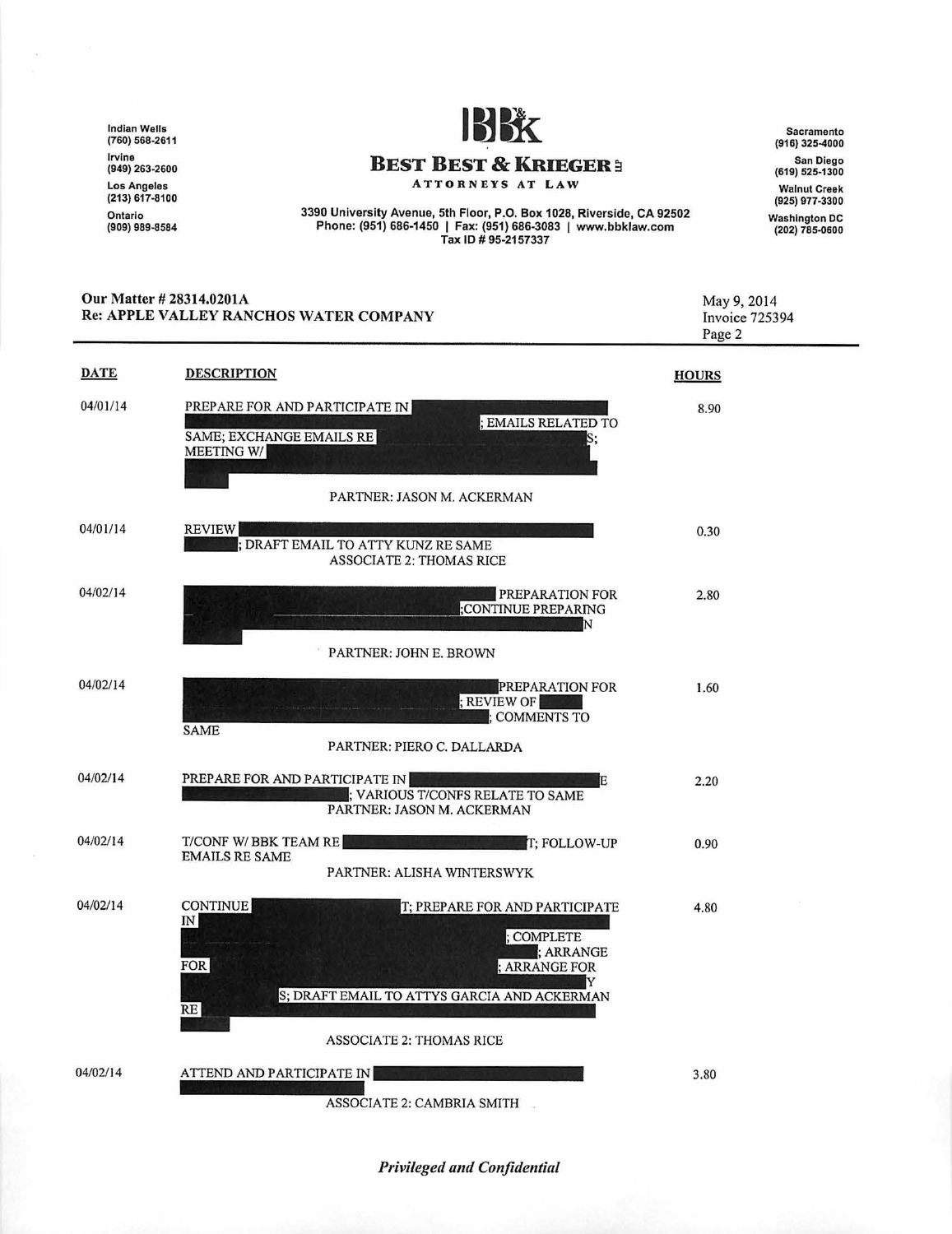Indian Wells (760) 568-2611 Irvine (949) 263-2600 Los Angeles (213) 617-810 0 Ontario (909) 989-8584



Sacramento (916) 325-4000 San Diego (619) 525-1300 Walnut Creek (925) 977-3300 Washington DC<br>(202) 785-0600

**BEST BEST & KRIEGER** :i ATTORNEYS AT LAW

3390 University Avenue, 5th Floor, P.O. Box 1028, Riverside, CA 92502 Phone: (951) 686-1450 | Fax: (951) 686-3083 | www.bbklaw.com Tax ID # 95-2157337

#### Our Matter# 28314.0201A May 9, 2014 Re: APPLE VALLEY RANCHOS WATER COMPANY Invoice 725394 Page 3 **DATE DESCRIPTION HOURS** 04/03/14 **FORWARD** 4.20 **S**; CONTINUE WORK ON PARTNER: JOHN E. BROWN 04/03/14 RECEIPT AND REVIEW OF 1.80 ; RESPOND TO SAME; MULTIPLE T/CONFS W/ ;EXCHANGE REVIEW AND ANALYZE **|**<br>EMAIL **|** EXCHANGE EMAILS W/ TOWN STAFF RE **SAME** PARTNER: JASON M. ACKERMAN 04/03/14 DRAFT EMAIL RE 1.30 PARTNER: ALISHA WINTERSWYK 04/03/14 **REVIEW** 0.70 ; REVISE : REVIEW EMAIL FROM ATTY GARCIA RE ; DISTRIBUTE ASSOCIATE 2: THOMAS RICE 04/03/14 PREPARE 1.80 E; E-MAIL SAME TO ATTYS BROWN, ACKERMAN, RICE ASSOCIATE 2: CAMBRIA SMITH 04/04/14 T/CONFS WI 0.40 PARTNER: JASON M. ACKERMAN 04/04/14 FINALIZE 0.90 DISCUSS ASSOCIATE 2: THOMAS RICE 04/05/14 REVIEW ; CIRCULATE SAME TO MR. RUBIN 0.40 PARTNER: JASON M. ACKERMAN 04/07/14 CORRESPOND WITH ATTY ACKERMAN RE 0.30 REVIEW

**ASSOCIATE 2: THOMAS RICE**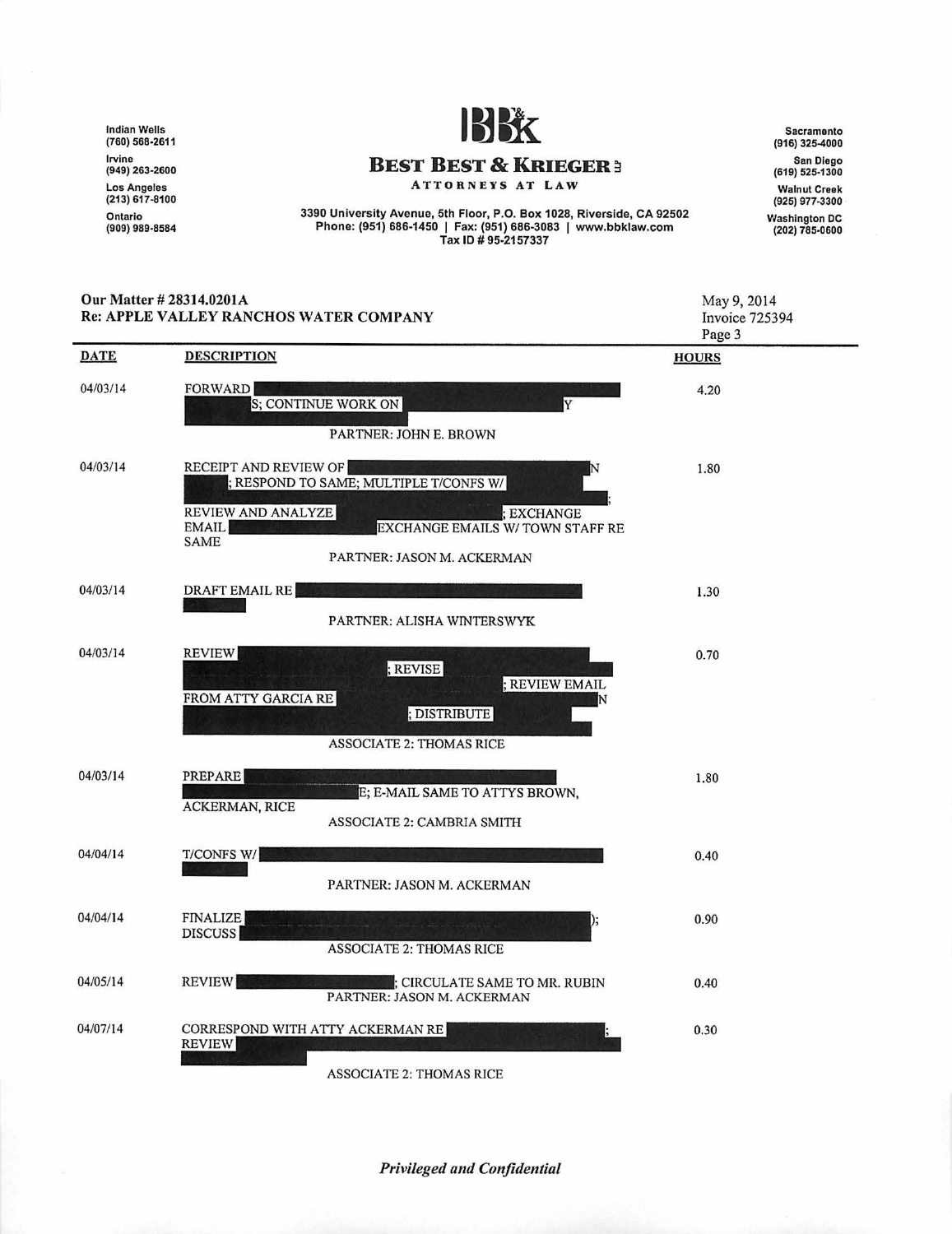Indian Wells (760) 568-2611 Irvine (949) 263-2600 Los Angeles (213) 617-8100 Ontario<br>(909) 989-8584



Sacramonto (916) 325-4000 San Diego (619) 525-1300 Walnut Creek (925) 977-3300 Washington DC (202) 785-0600

May 9, 2014 Invoice 725394

ATTORNEYS AT LAW

3390 University Avenue, 5th Floor, P.O. Box 1028, Riverside, CA 92502 Phone: (951) 686-1450 I Fax: (951) 686-3083 I www.bbklaw .com Tax ID# 95-2157337

## Our Matter# 28314.020IA Re: APPLE VALLEY RANCHOS WATER COMPANY

|             |                                                                                                                              | Page 4       |
|-------------|------------------------------------------------------------------------------------------------------------------------------|--------------|
| <b>DATE</b> | <b>DESCRIPTION</b>                                                                                                           | <b>HOURS</b> |
| 04/08/14    | PREPARE FOR AND ATTENDING COUNCIL MEETING RE APPLE VALLEY<br><b>RANCHOS</b>                                                  | 6.30         |
|             | PARTNER: PIERO C. DALLARDA                                                                                                   |              |
| 04/08/14    | PREPARE FOR AND PARTICIPATE IN CLOSED SESSION RE<br>; ROUND TRIP TRAVEL TO<br><b>SAME</b>                                    | 9.40         |
|             | PARTNER: JASON M. ACKERMAN                                                                                                   |              |
| 04/08/14    | <b>FINALIZE</b><br>S,<br>CORRESPOND WITH ATTY DALLARDA RE<br>G:<br>PREPARE FOR, TRAVEL TO, AND PARTICIPATE IN CLOSED SESSION | 6.30         |
|             | <b>ASSOCIATE 2: THOMAS RICE</b>                                                                                              |              |
| 04/09/14    | <b>REVIEW</b>                                                                                                                | 5.30         |
|             | ; BEGIN PREPARATION OF                                                                                                       |              |
|             | PARTNER: JOHN E. BROWN                                                                                                       |              |
| 04/09/14    | <b>EMAILS RE R</b><br>PARTNER: ALISHA WINTERSWYK                                                                             | 0.20         |
| 04/09/14    | DISCUSS                                                                                                                      | 1.20         |
|             | N; REVIEW<br>; DRAFT EMAILS TO<br><b>ATTY ACKERMAN RE</b>                                                                    |              |
|             | ; DRAFT<br><b>ASSOCIATE 2: THOMAS RICE</b>                                                                                   |              |
| 04/10/14    | <b>CONTINUE</b>                                                                                                              | 0.90         |
|             | CONTINUE PREPARING<br>G; REVIEW E-MAIL                                                                                       |              |
|             | PARTNER: JOHN E. BROWN                                                                                                       |              |
| 04/10/14    | <b>REVIEW OF</b><br>PARTNER: PIERO C. DALLARDA                                                                               | 0.70         |
| 04/10/14    | REVIEW CORRESP AND INFORMATION RECEIVED FROM ATTY RICE RE                                                                    | 0.90         |
|             | PARTNER: PAETER E. GARCIA                                                                                                    |              |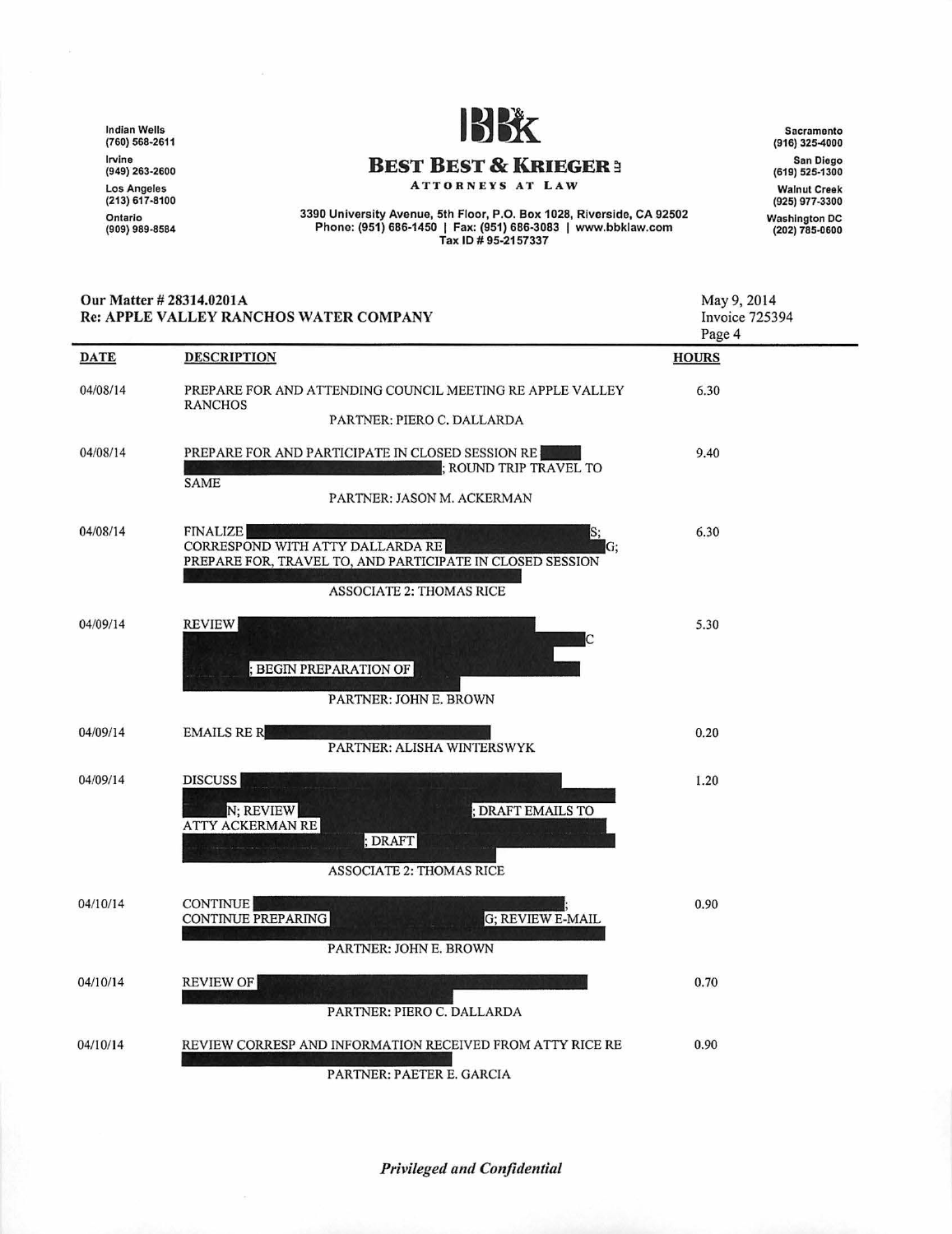Indian Wells (760) 588-2811 Irvine (949) 283-2600 Los Angeles<br>(213) 617-81<mark>0</mark>4 Ontario<br>(909) 989-8584



Sacramento  $(916)$  325-4000

ATTORNEYS AT LAW

3390 University Avenue, 5th Floor, P.O. Box 1028, Riverside, CA 92502 Phone: (951) 686-1450 I Fax: (951) 686-3083 I www.bbklaw.com Tax ID# 95·2157337

San Diego (619) 52&.1300 Walnut Creek (925) 977-3300

Washington DC (202) 785-0600

 $\ddot{\phantom{0}}$ 

| Our Matter # 28314.0201A<br>Re: APPLE VALLEY RANCHOS WATER COMPANY |                                                                                                                                                                                                                                                                                                                                                              | May 9, 2014<br><b>Invoice 725394</b><br>Page 5 |  |  |
|--------------------------------------------------------------------|--------------------------------------------------------------------------------------------------------------------------------------------------------------------------------------------------------------------------------------------------------------------------------------------------------------------------------------------------------------|------------------------------------------------|--|--|
| <b>DATE</b>                                                        | <b>DESCRIPTION</b>                                                                                                                                                                                                                                                                                                                                           | <b>HOURS</b>                                   |  |  |
| 04/10/14                                                           | REVIEW EMAILS FROM ATTY BROWN RE<br>; T/CONF W/ MS. PEARSON<br><b>RE</b><br>T/CONF W/ MR. ROBINSON<br><b>RE</b><br>E; CORRESPOND WITH ATTYS<br><b>GARNER AND ACKERMAN RE</b><br><b>ASSOCIATE 2: THOMAS RICE</b>                                                                                                                                              | 1.10                                           |  |  |
| 04/11/14                                                           | <b>WORK ON</b><br>; MULTIPLE EMAILS<br>RE SAME; EXAMINE ISSUES<br>IA.<br>PARTNER: JASON M. ACKERMAN                                                                                                                                                                                                                                                          | 2.20                                           |  |  |
| 04/11/14                                                           | T/CONF W/ ATTY RE<br>¦; DRAFT EMAIL TO MR.<br>PUCKETT RE<br>; T/CONF W/ ATTY ACKERMAN RE<br><b>PROVIDE</b><br><b>DISCUSS</b><br><b>ATTY ACKERMAN WITH</b><br>; DRAFT<br><b>ASSOCIATE 2: THOMAS RICE</b>                                                                                                                                                      | 2.80                                           |  |  |
| 04/13/14                                                           | <b>CORRESPOND WITH ATTY ACKERMAN RE</b><br>: AMEND<br>l DRAFT EMAIL TO ATTY<br>DALLARDA RE SAME; DRAFT EMAIL TO MR. PUCKETT RE SAME<br><b>ASSOCIATE 2: THOMAS RICE</b>                                                                                                                                                                                       | 0.90                                           |  |  |
| 04/14/14                                                           | T/CONF W/ ATTY ACKERMAN RE<br>S: DRAFT<br><b>REPORTS:</b><br><b>EMAIL TO ATTY ACKERMAN</b><br>REPLY TO MR. PUCKETT RE CONSULTING AGREEMENT WITH URBAN<br>; REVIEW AND REVISE<br>l DRAFT<br>EMAIL TO ATTY ACKERMAN RE SAME; DRAFT EMAIL TO MR.<br>ROBINSON, MR. CRON, AND MR. PUCKETT RE SAME; BEGIN RESEARCH<br><b>RE</b><br><b>ASSOCIATE 2: THOMAS RICE</b> | 2.50                                           |  |  |
| 04/16/14                                                           | <b>REVIEW AND REVISIONS</b><br>PARTNER: PIERO C. DALLARDA                                                                                                                                                                                                                                                                                                    | 0.30                                           |  |  |
| <b>Summary of Fees:</b>                                            |                                                                                                                                                                                                                                                                                                                                                              |                                                |  |  |

#### **Timekeeper** JOHN E. BROWN PIERO C. DALLARDA JASON M. ACKERMAN PAETER E. GARCIA ALISHA WINTERSWYK **Title PARTNER Hours** 13.20 8.90 25.30 0.90 2.40 Rate/Hr 301.00 PARTNER PARTNER PARTNER PARTNER 301.00 301.00 301.00 301.00 Amount 3,973.20 2,678.90 7,615.30 270.90 722.40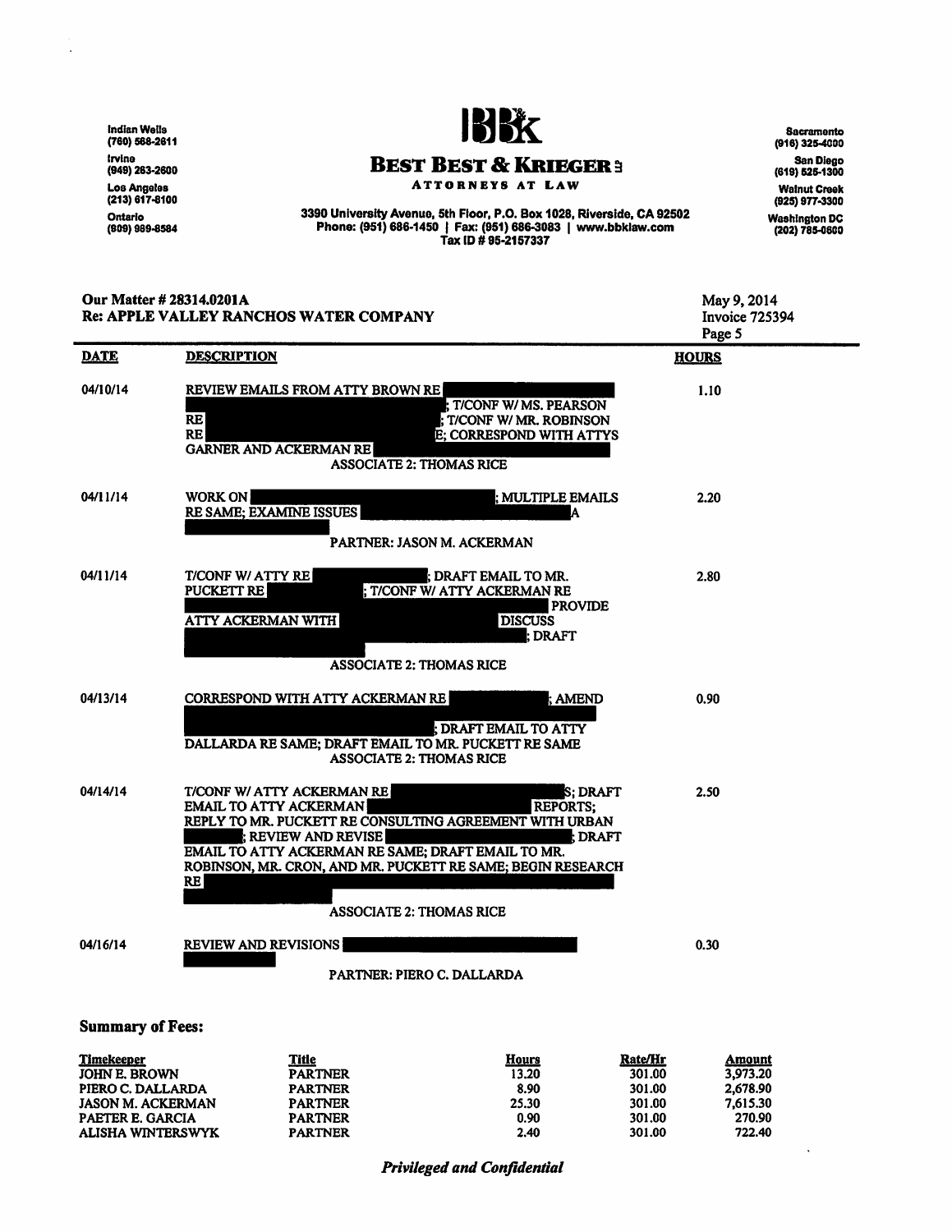lndlan Wells (760) 588-2611 lrvlne (949) 263-2600 Los Angeles (213) 617-8100 Ontario<br>(909) 989-8584

 $\sim$   $\sim$  $\mathcal{L}$ 

Our Matter # 28314.0201A

Re: APPLE VALLEY RANCHOS WATER COMPANY



**Sacramento** (916) 325-4000 San Diego (619) 525-1300 Walnut Creek (925) 977-3300

ATTORNEYS AT LAW 3390 University Avenue, 5th Floor, P.O. Box 1028, Riverside, CA 92502 Phone: (951) 686·1450 I Fax: (951) 686-3083 I www.bbklaw.com

Tax ID # 95·2157337

Washington DC (202) 785.0800 May 9, 2014 Invoice 725394 Page 6

**Timekeeper THOMAS RICE CAMBRIA SMITH** Reimbursable Costs: LOCAL TRAVEL 03/12/14 04/01/14 04/01/14 04/02/]4 04/08/14 04/22/]4 04/22/14 04/23/14 04/30/14 **Title** ASSOCIATE2 ASSOCIATE2 Hours 21.80 5.60 Total Hours: 78.10 **Rate/Hr** 248.00 248.00 Total Fees for Professional Services SOUTHWEST AIRLINE TRAVEL - SAN FRANCISCO - JASON ACKERMAN 04/01/2014, ATIEND CPUC PRE-HEARING CONFERENCE(JMA) PUBLIC TRANSIT, CPUC OFFICE IN SAN FRANCISCO, ATTEND PUC PRE HEARING CONFERENCE, 04/01/2014, JASON M. ACKERMAN PARKING, SAN FRANCISCO, ATIEND PUC PRE HEARING CONFERENCE, 04/01/2014, JASON M. ACKERMAN MILEAGE, APPLE VALLEY, ATIEND APPLE VALLEY RANCHOS MEETING, 04/02/2014, CAMBRIA SMITH MILEAGE, APPLE VALLEY, ATTEND TOWN COUNCIL MEETING, 04/08/2014, JASON M. ACKERMAN MILEAGE, APPLE VALLEY, ATTEND TOWN COUNCIL MEETING RE RANCHOS WATER DISCUSSIONS, 04/22/2014, THOMAS RICE MILEAGE, APPLE VALLEY, ATTEND TOWN COUNCIL MEETING, 04/22/2014, JASON M. ACKERMAN MILEAGE, APPLE VALLEY, ATTEND MEETING WITH VANESSA RODRIGUEZ OF FIONA HUTTON & ASSOCIATES, 04/23/2014, JASON M. ACKERMAN MILEAGE, APPLE VALLEY, ATTEND PUBLIC PARTICIPATION HEARING, 04/30/2014, JASON M. ACKERMAN **Amount** 5,406.40 1,388.80 S 22,055.90 493.50 14.10 17.00 56.86 60.48 56.86 62.05 62.05 62.05

OUTSIDE PRINTING 04/04/14 SUBTOTAL: OUTSIDE PRINTING - COLOR MAP MODE - ARC (JEB) SUBTOTAL: 884.95 75.90 75.90